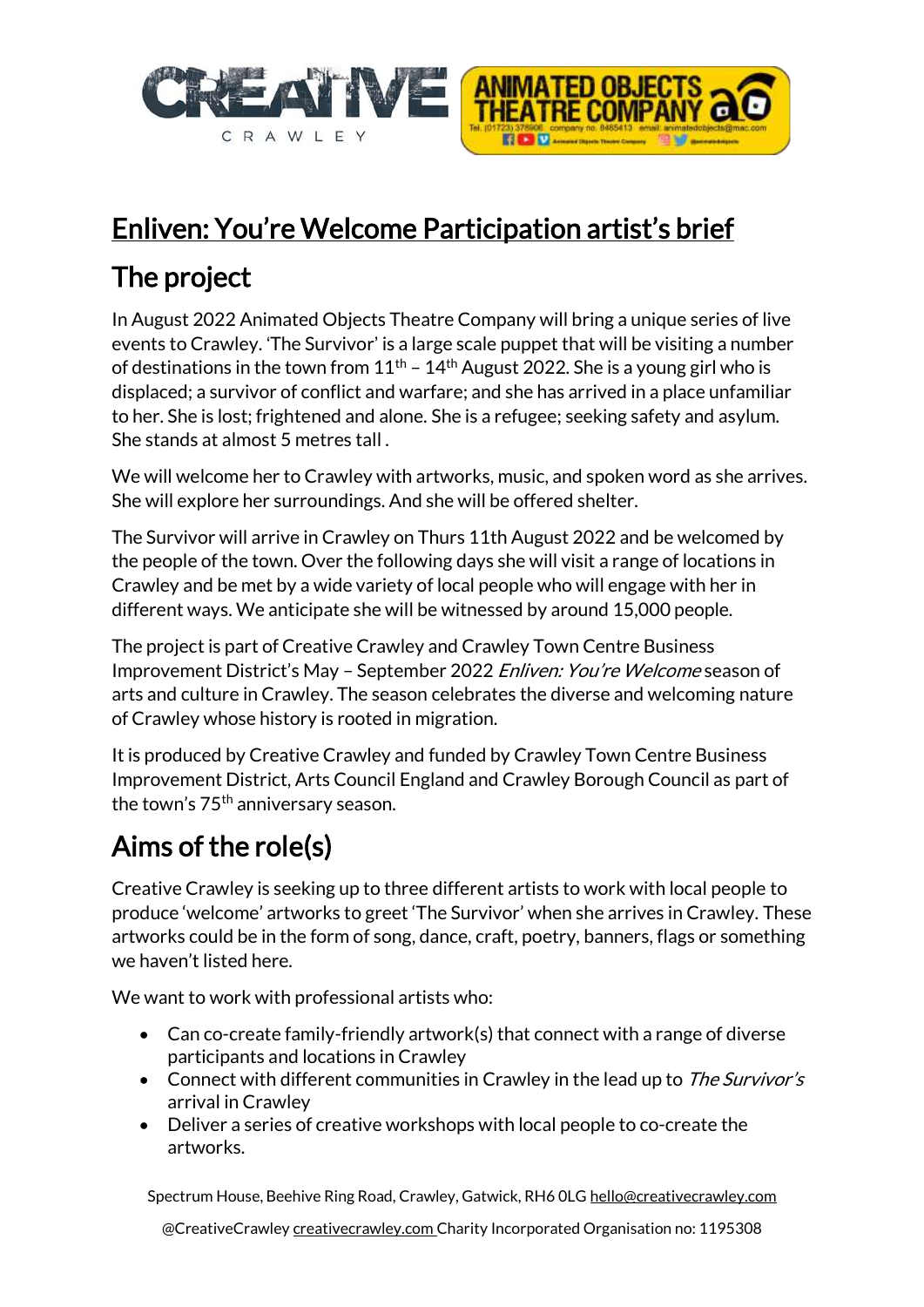



We are seeking artists who:

- Have a professional participation practice over at least 2 years.
- Have experience of working with different communities to celebrate creativity and remove barriers to participation in the arts
- Have experience of working with a range of communities from different ages and backgrounds
- Have experience of or are passionate about working with refugees and migrants and in particular those from Afghanistan and/or the Chagos Islands as well as elders who may have moved to Crawley from London after the second world war.
- Have experience of working with different youth groups from groups such as scouts or local dance schools as well as other people who live and work in the town.
- Are used to driving a creative process that leads to an outcome or series of outcomes
- Can make the most of limited resources
- Have track record in creating artworks that connect with people
- Live in the South East of England (ideally in Sussex)

We actively support applications from artists/artist collectives from diverse backgrounds and protected groups.

#### The fee

We have a total budget of £6000 for this freelance role. This could be split by up to 3 artists (8 days x £250 per day each e.g) but are open to working with fewer artists for longer, if they can fulfil the brief.

### The schedule

| Mon 14th February:                                                             | Call out goes live                            |
|--------------------------------------------------------------------------------|-----------------------------------------------|
| Weds 30 <sup>th</sup> March:                                                   | Deadline for applications                     |
| w/c 4 <sup>th</sup> April:                                                     | Interviews take place                         |
| By end of April:                                                               | Artist(s) in place and work begins            |
| $May - July:$                                                                  | Workshops take place and artworks are created |
| Monday 8th - Weds 10th August: rehearsals and arrival of Animated Objects crew |                                               |
| $12th$ – 14 <sup>th</sup> August:                                              | Welcome artworks presented to The Survivor    |

Thursday 11th August: 'Arrival in a Distant Land' The Survivor arrives at the North Terminal of Gatwick Airport. She'll be there from 5am until after lunch to be met by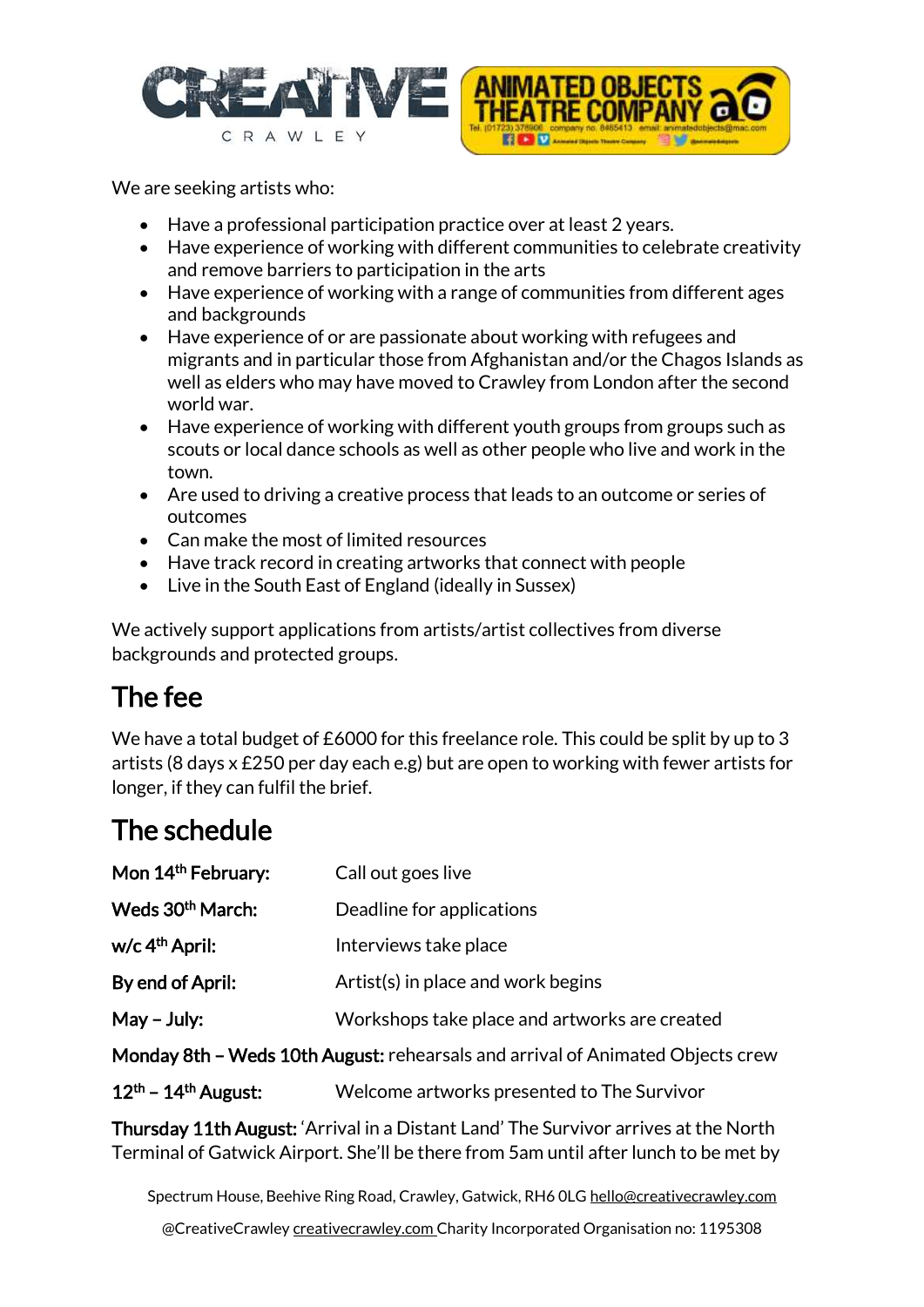



those using the airport. She is a refugee; seeking safety and asylum. She stands at almost 5 metres tall and at this location she will be seated (Approx. 3 metres tall) interacting with passers-by as she surveys her new landscape, and she has lost almost everything. This is the Survivor's first public appearance. This is where the first press call will happen.

Friday 12th August: 'Destination: Crawley' She travels around Crawley on an open top bus making number of stops along the way. The Survivor stays overnight in a central Crawley public building.

Saturday 13th: 'First Steps / Safety' She makes her way around the centre of Crawley, standing at almost 5 metres tall in a number of walkabout journeys from about 11.30am – 6pm. She undertakes her bedtime routine (at 5pm ish) in Queens Square, perhaps using the fountains to brush her teeth and then moves in a hammock to County Mall for her overnight stay surrounded by illuminations/objects/artefacts from community welcoming her to the town.

Sunday 14th: 'Welcoming Arms' The Survivor walks a final journey; heading into a local park where she comes to rest, surrounded by the creative works of artists and communities from Crawley who say thank you and goodbye to her.

#### How we will work together

Creative Crawley will identify and contact local groups and invite them to be part of the project. We will organise the scheduling of workshops and provide materials in addition to the fee. We will liaise with Animated Objects and co-ordinate communication between them and the participants where necessary.

We will produce the event, scheduling and facilitating the performance meetings with The Survivor on her journey around Crawley. We imagine the artist(s) will be present for the presentation of the artworks to The Survivor.

We are a small team of a part-time Creative Director and Production Manager plus freelance staff.

### Communities, audiences and demographics

Crawley is made up of a series of 14 neighbourhoods and 3 key employment zones; Manor Royal, Gatwick Airport and the Town Centre. According to the Local Insight profile for 'Crawley Borough' area report created on 11 December 2019 there are 112,450 people living in Crawley Borough.

72.1% (76,890) identify as White British compared with 88.9% average in West Sussex and 13% (13,825) as Asian as compared to 3.5% average in West Sussex. 31% (34,895) are aged 0 – 24. 13% (15,050) are aged 65+.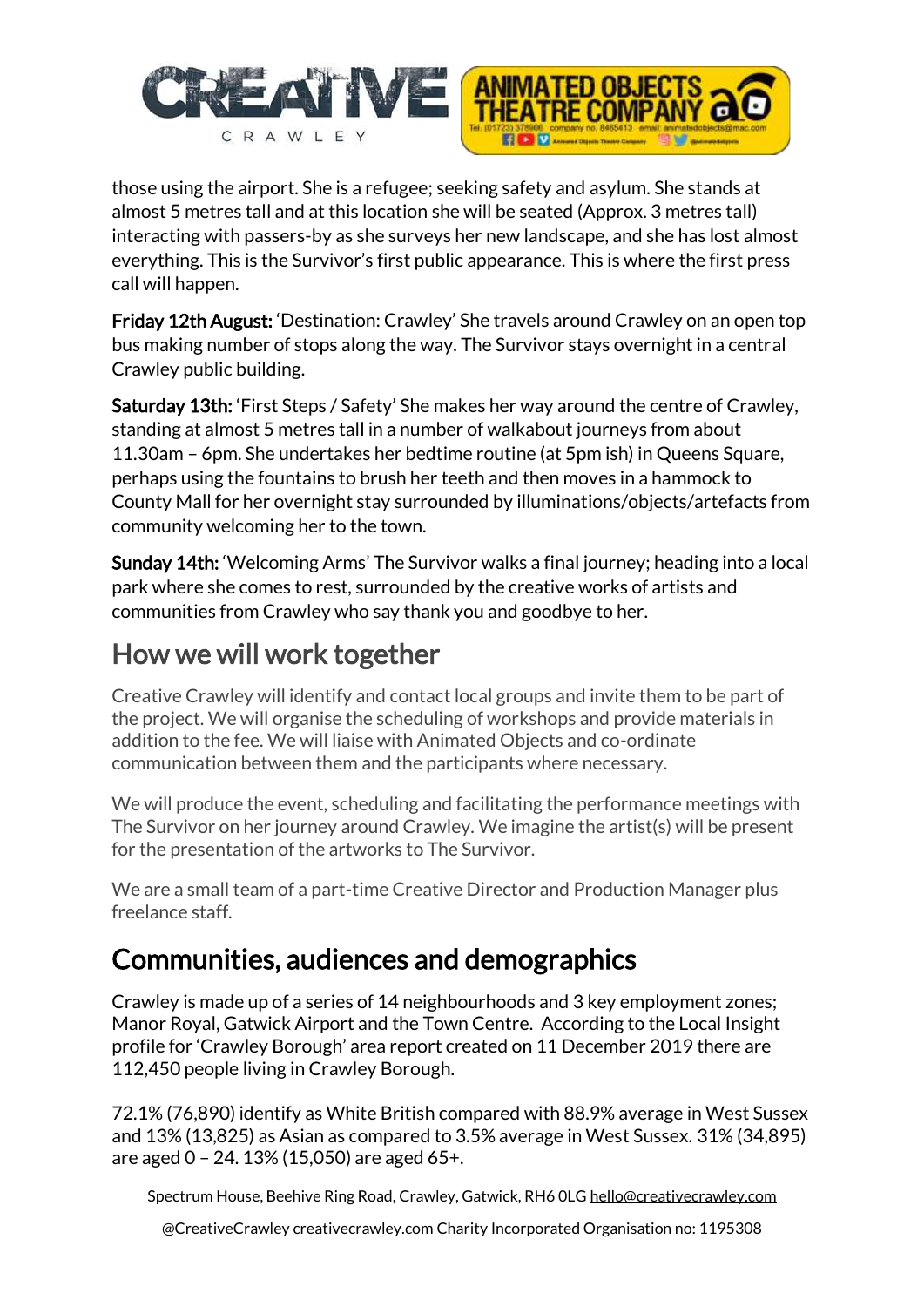



57% (60,751) of residents are classified as Multi-Cultural Metropolitans; concentrated in larger urban conurbations in the transitional areas between urban centres and suburbia, high proportion of Black and Global Majority groups, high proportion of families. This compares to an average of 8.5% in West Sussex. 20.1% of the population is non-white ethnicity. Source: Place Survey (2008), Active Charities - National Council for Voluntary Organisations (NCVO) (2009). Note all information is collected at Local Authority level.

41% of all school age children in Crawley have a non White British ethnicity. This compares to 18% across West Sussex as a whole. (Crawley Community Profile May 2018)

## **Context**

On January 9 1947 the then Minister for Town and Country Planning, Lewis Silkin MP, confirmed the order designating [Crawley](https://www.crawleyobserver.co.uk/topic/crawley) as a new town. The intention was to move people and industry out of the overcrowded and bomb-damaged capital and into the countryside. This year sees the 75th anniversary of Crawley's new town. Read about Crawley Borough Council's plans [here](https://www.crawleyobserver.co.uk/news/politics/council/crawley-turns-75-this-is-what-the-council-is-doing-to-celebrate-towns-anniversary-and-how-you-can-get-involved-3523623)

Crawley is part of West Sussex County Council's Vulnerable Person Resettlement Scheme. West Sussex County Council (WSCC) has been working with all of the district and borough councils, the Clinical Commissioning Groups in West Sussex, Sussex Police, other services and voluntary groups across the county. Together, they have resettled 48 families or approximately 200 people under the Vulnerable Persons Resettlement Scheme UK (VPRS). Under the new UK Resettlement Scheme (UKRS), West Sussex has resettled two families since April 2020 and will commit to resettling more families in 2021/22 and beyond.

Local charity Refugees Welcome Crawley is working in partnership with West Sussex County Council, Sussex Aid for Refugees and other local charities involved locally to meet the current need of Afghan people in particular who have managed to escape the country and are in need of basic essentials.

There is a significant Chagossian community in Crawley . Read more about it [here](https://www.sussexlive.co.uk/news/sussex-news/crawley-chagossian-community-struggle-home-6027900)

We will build on already existing projects such as **The Legacy Banner** and work with local experts to celebrate Crawley's diversity.